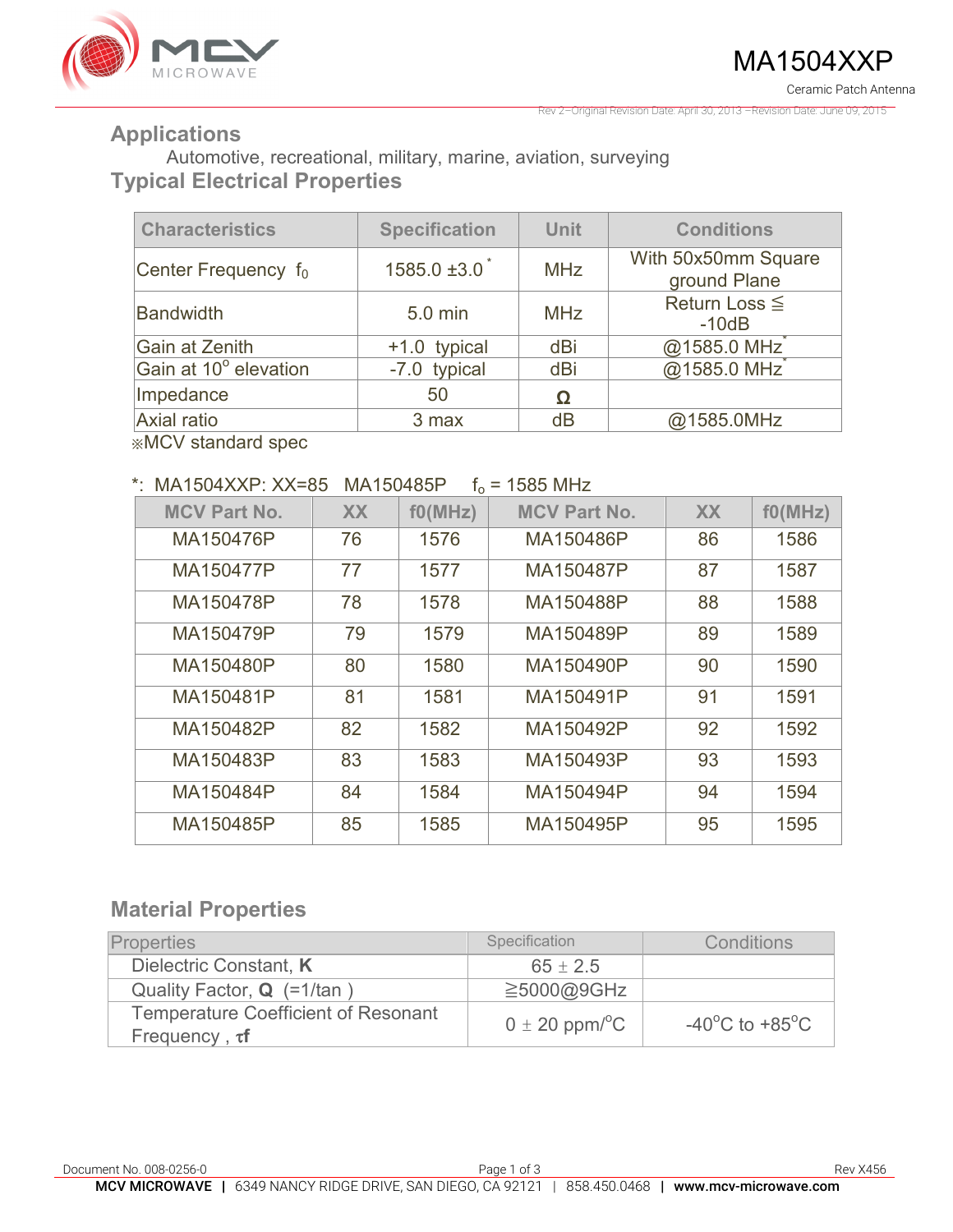

MA1504XXP Ceramic Patch Antenna

Rev 2–Original Revision Date: April 30, 2013 –Revision Date: June 09, 2015

# **Product Dimensions**



Units: mm

# **Reflection Coefficient**